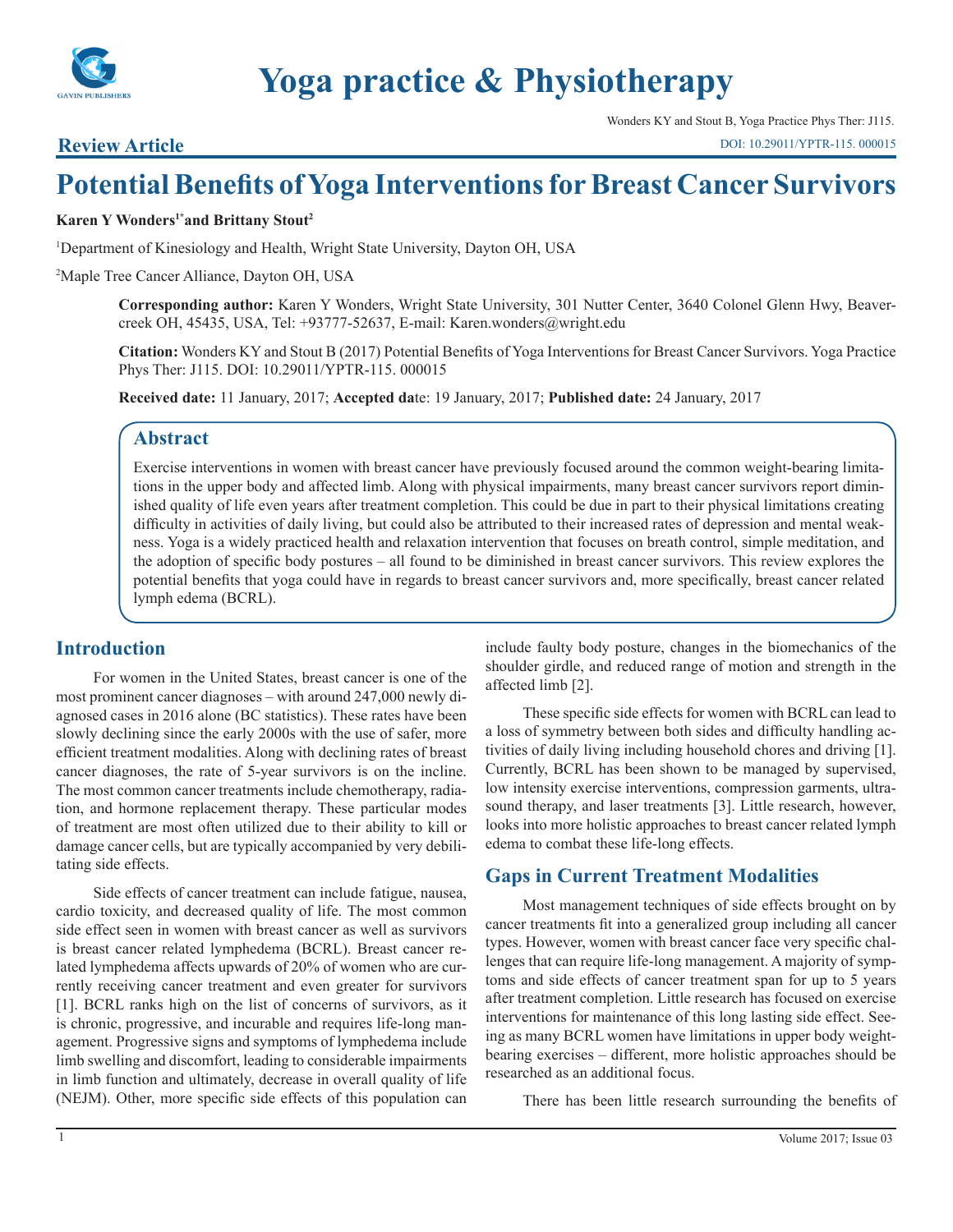mental clarity and meditation, but what does exist is promising. Many studies have shown decreases in overall quality of life in cancer survivors spanning from physical to mental and even spiritual impairments [4,5]. Seeing as BCRL may require lifelong management and lead to several upper body limitations, breast cancer survivors may see an even greater and longer lasting decrease in quality of life. Meditation has been shown to improve mental strength, information processing, and can make individuals stronger against pain (liveanddare). A study performed at the University of Montreal exposed Zen masters and comparable non-practitioners to equal degrees of painful heat while measuring brain activity. The researchers found that the Zen meditation practitioners reported less pain even though their brain activity was receiving the same amount of pain stimulation as the non-practitioner group. Attributing these findings to cancer treatments, many reported benefits of meditation could assist them tremendously in many areas of treatment and survivorship. Yoga has the potential benefit to provide improvements in upper body strength, posture, and mobility as well as provide mental health benefits for improved quality of life.

### **Potential Benefits of Yoga for Breast Cancer**

Previously, women with BCRL were discouraged from participating in exercise, as there were concerns that exercise would increase the risk of lymph edema. More recently, however, there has been growing evidence to support more holistic approaches to treatment and maintenance of lymph edema in breast cancer survivors. A study conducted by Hayes et al concluded that exercise did not lead to an increase in severity of lymph edema in breast cancer survivors after participating in a moderate-intensity exercise program (Hayes). Numerous other studies have also found exercise to include increased strength in the affected limb as well as improvements in quality of life [4,5]. Keeping a holistic approach in mind, other areas of exercise and meditation interventions, including yoga, should be researched.

Yoga is a holistic and cohesive system that consists of breathing (pranayama), postures (asana), meditation and relaxation [1]. It aims to create balance by merging the physical, mental and emotional self. Emerging research shows benefits of slow breathing, meditation and relaxation in relation to BCRL. The physical movements and practice of slow breathing have been linked to principles of lymphatic clearing and reduction of swelling and infections such as flariasis [6]. Breathing and relaxation techniques have also been shown to improve psychosocial functioning of women during and after breast cancer treatment [1].

In regards to posture and shoulder range of motion, yoga has been shown to aide in the correction and repair of upper body impairments [1]. One study found a significant improvement in postural parameters in the yoga intervention group and while not significant, found improvements in strength and shoulder abduction in both arms [1]. Another study by Kaji et al found that pelvic stability while standing was improved following core stabilization exercises during yoga. Many other studies have found improvements in strength parameters of the upper body [4,1]. In a study conducted by Mandan Mohan et al, handgrip strength was significantly improved in women with breast cancer in the yoga intervention group. Yoga interventions typically have non-weight bearing in the arms, limiting the inclusion of certain strength poses for the upper body. However, yoga has the unique ability to target stabilization of the scapular/shoulder complex in most other actions and poses (Mandan Mohan).

#### **Conclusions**

Many currently studied exercise interventions do their part of providing necessary improvements upper body functioning on a physical level. However, the potential to improve these limitations to an even greater degree is endless. Taking a holistic approach to all areas of health (physical/nutritional, mental, and emotional) offers the opportunity to build strength in more than one dimension. Recent research has mainly taken into account physical side effects and limitations associated with breast cancer. Exploring avenues that encourage mental strength and the body's natural capacity of healing through deep breathing and meditation could take survivorship to the next level. Yoga is one of those avenues that has the potential to provide physical strengths and adaptations as well as improvements in mental parameters through meditation practice.

#### **References**

- 1. [Loudon A, Barnett T, Piller N, Immink MA, Visentin D, et al..](https://bmccomplementalternmed.biomedcentral.com/articles/10.1186/s12906-016-1330-7)  (2016) The effects of yoga on shoulder and spinal actions fo[r](https://bmccomplementalternmed.biomedcentral.com/articles/10.1186/s12906-016-1330-7)  [women with breast cancer-related lymphoedema of the arm: A](https://bmccomplementalternmed.biomedcentral.com/articles/10.1186/s12906-016-1330-7)  [randomised controlled pilot study. BMC Complementary and](https://bmccomplementalternmed.biomedcentral.com/articles/10.1186/s12906-016-1330-7)  [Alternative Medicine 16.](https://bmccomplementalternmed.biomedcentral.com/articles/10.1186/s12906-016-1330-7)
- 2. [Malicka I, Hanuszkiewicz J, Stefanska M, Barczyk K, Wozniews](https://www.ncbi.nlm.nih.gov/pubmed/20876929)ki M, et al. (2010) Body posture of women after breast cancer [treatment. Ortop Traumatol Rehabil. 12: 353–361.](https://www.ncbi.nlm.nih.gov/pubmed/20876929)
- 3. [Thomas-MacLean R., Miedema B. Tatemichi S \(2005\) Breast](https://www.ncbi.nlm.nih.gov/pubmed/16295027)  Cancer Related Lymphedema. Canadian Family Physician-[February 80: 246-247.](https://www.ncbi.nlm.nih.gov/pubmed/16295027)
- 4. [Tidhar D, Katz-Leurer M \(2010\) Aqua lymphatic therapy in](https://www.ncbi.nlm.nih.gov/pubmed/19495810)  women who suffer from breast cancer treatment-related lym[phedema: a randomized controlled study. Support Care Can](https://www.ncbi.nlm.nih.gov/pubmed/19495810)[cer 18: 383-392.](https://www.ncbi.nlm.nih.gov/pubmed/19495810)
- 5. [Schmitz KH, Ahmed RL, Troxel AB, Cheville A, Smith R et](https://www.ncbi.nlm.nih.gov/pubmed/19675330)  al. (2009) Weight-lifting in women with breast cancer-related [lymph edema. New Eng J Med 361: 664-673.](https://www.ncbi.nlm.nih.gov/pubmed/19675330)
- 6. [Narahari S, Ryan TJ, Bose KS, Prasanna KS, Aggithaya GM,](https://www.ncbi.nlm.nih.gov/pubmed/21342165)  et al. (2011) Integrating modern dermatology and Ayurveda in [the treatment of vitiligo and lymphedema in India. Int J Derma](https://www.ncbi.nlm.nih.gov/pubmed/21342165)[tol 50: 310-334.](https://www.ncbi.nlm.nih.gov/pubmed/21342165)